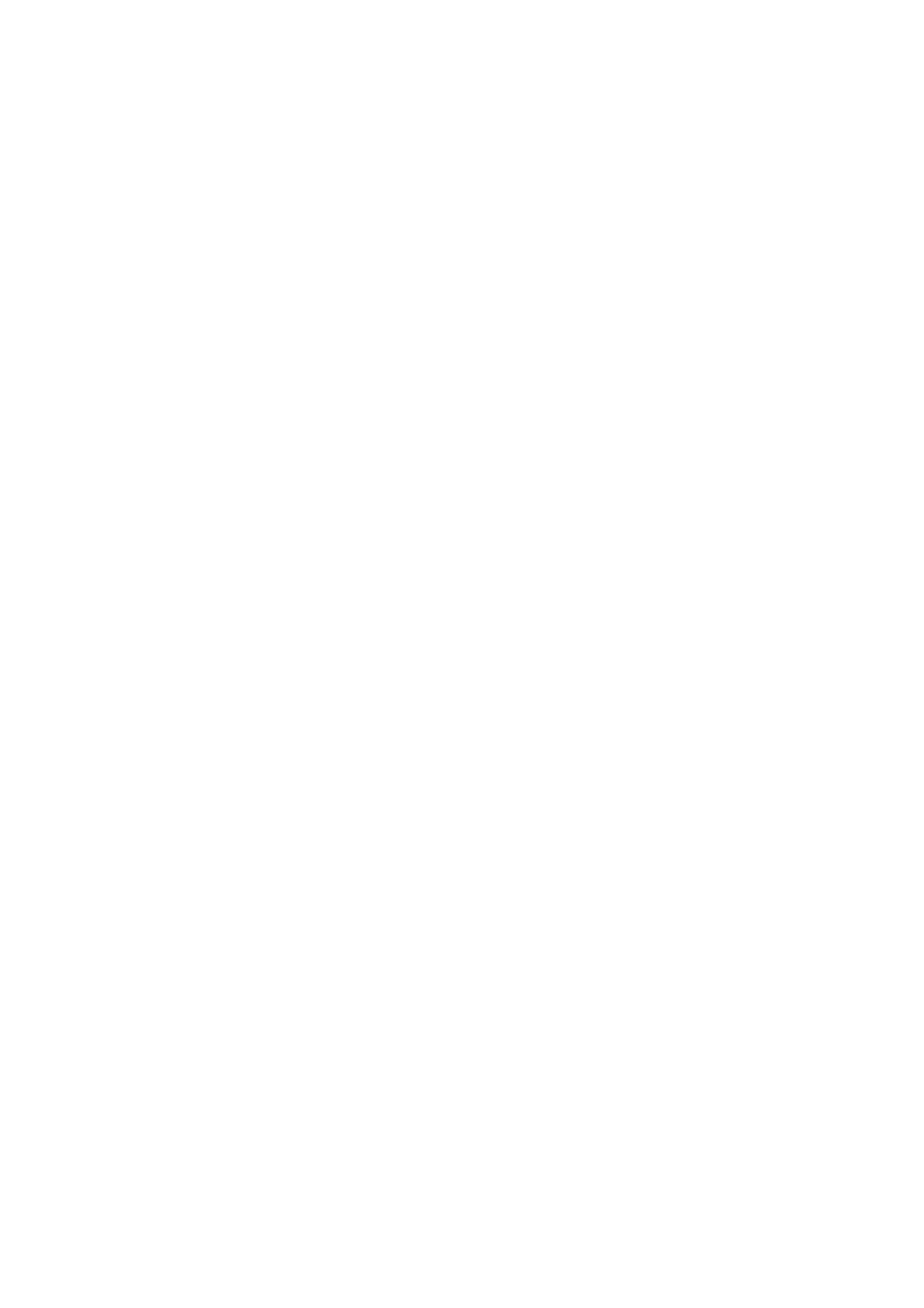Western Australia

## Registration of Deeds Regulations 1974

### **Contents**

|    | Citation          |                |
|----|-------------------|----------------|
| 2. | Interpretation    |                |
| 3. | Documents         |                |
|    | Fees              | $\overline{2}$ |
|    | <b>Schedule 1</b> |                |
|    | <b>Notes</b>      |                |

Compilation table 4

Ceased on 06 Sep 2004 Version 02-r0-06 **page i**  $\mathbf{F}$  from which was the set that we besite for further information  $\mathbf{F}$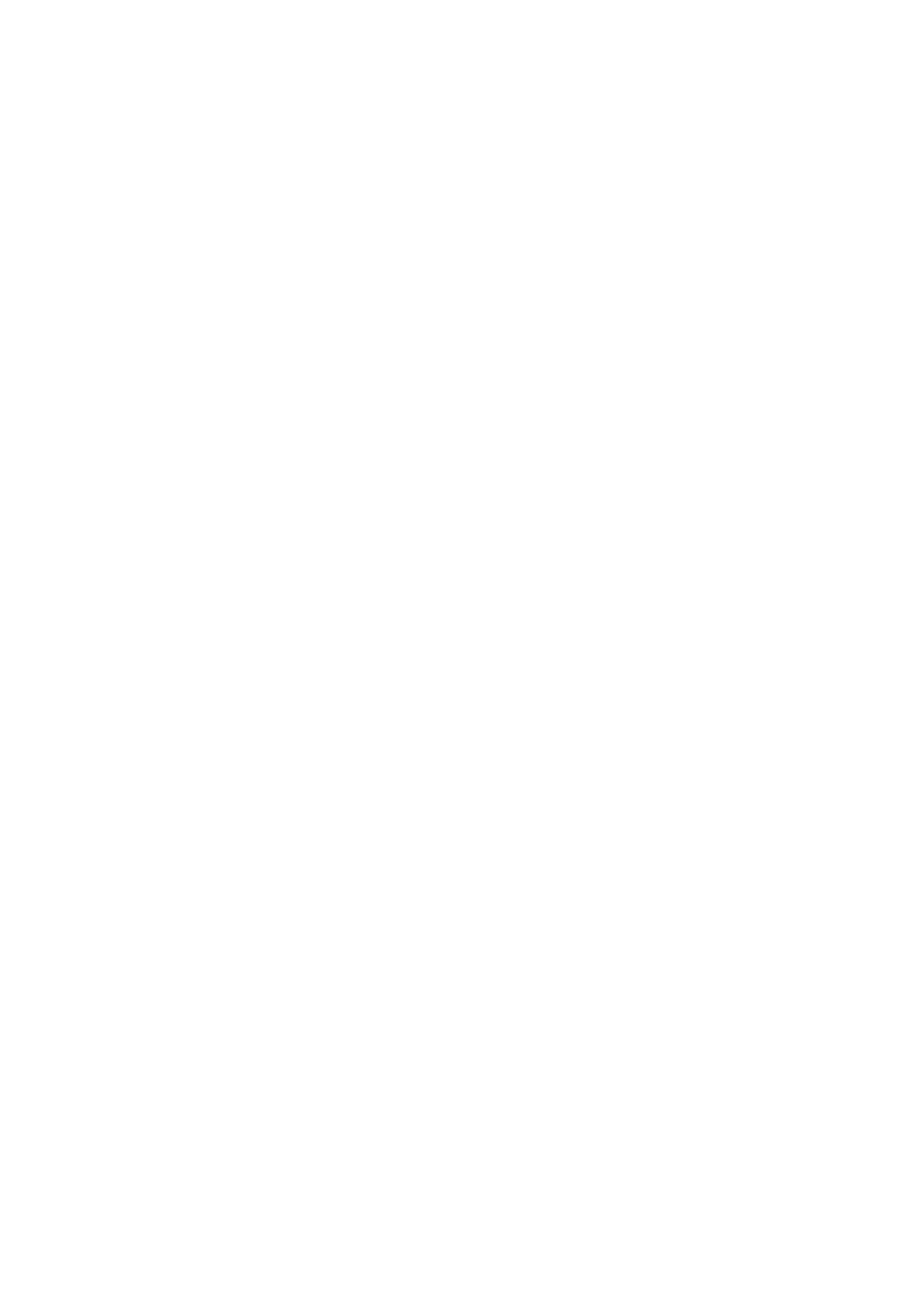Western Australia

Registration of Deeds Act 1856

## Registration of Deeds Regulations 1974

### $\mathbf{1}$ . **Citation**

These regulations may be cited as the Registration of Deeds Regulations 1974 $^1$ .

[Regulation 1 amended in Gazette 29 August 1986 p. 3179.]

# $\mathbf{P}$  and  $\mathbf{P}$

In these regulations, unless the context requires otherwise —

"memorial" means any judgment, deed, will, conveyance or instrument presented for registration;

"Registrar" means the Registrar of Deeds and Transfers.

- (1) Every memorial presented for registration shall
	- (a) be prepared on good quality paper approved by the Registrar and having the dimensions of 330 mm by 203 mm;
	- (b) be clearly and legibly handwritten in ink, printed or typewritten;
	- (c) have a binding margin on each page of 51 mm free of written, printed or typewritten matter with the binding margin on the left hand side of the face sheet and on a corresponding side for all subsequent sheets;

Ceased on 06 Sep 2004 Version 02-r0-06 page 1<br>Extract from www.slp.wa.gov.au, see that website for further information  $\mathbf{F}$  from which was the set that we besite for further information  $\mathbf{F}$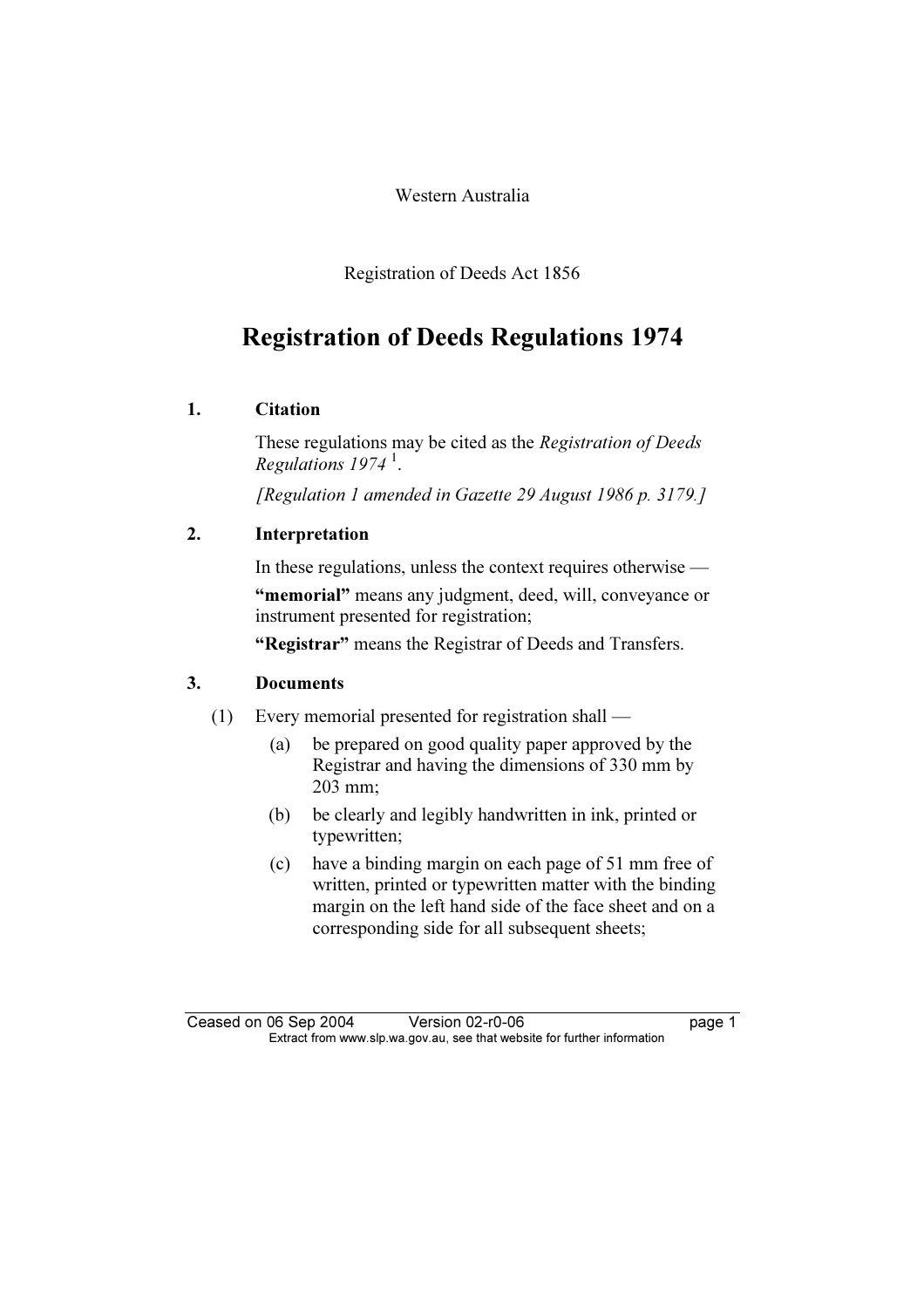| have all writing, printing, type or other matter appearing |
|------------------------------------------------------------|
| on the memorial of sufficient strength to bear             |
| photographic reproduction.                                 |

 (2) The Registrar may reject for registration a memorial which does not comply with this regulation.

 The fees to be charged by the Registrar are set out in Schedule 1.

[Regulation 4 inserted in Gazette 26 July 1991 p. 3860.]

page 2 **Version 02-r0-06** Ceased on 06 Sep 2004 Extract from www.slp.wa.gov.au, see that website for further information

| ٠ |   |
|---|---|
|   | _ |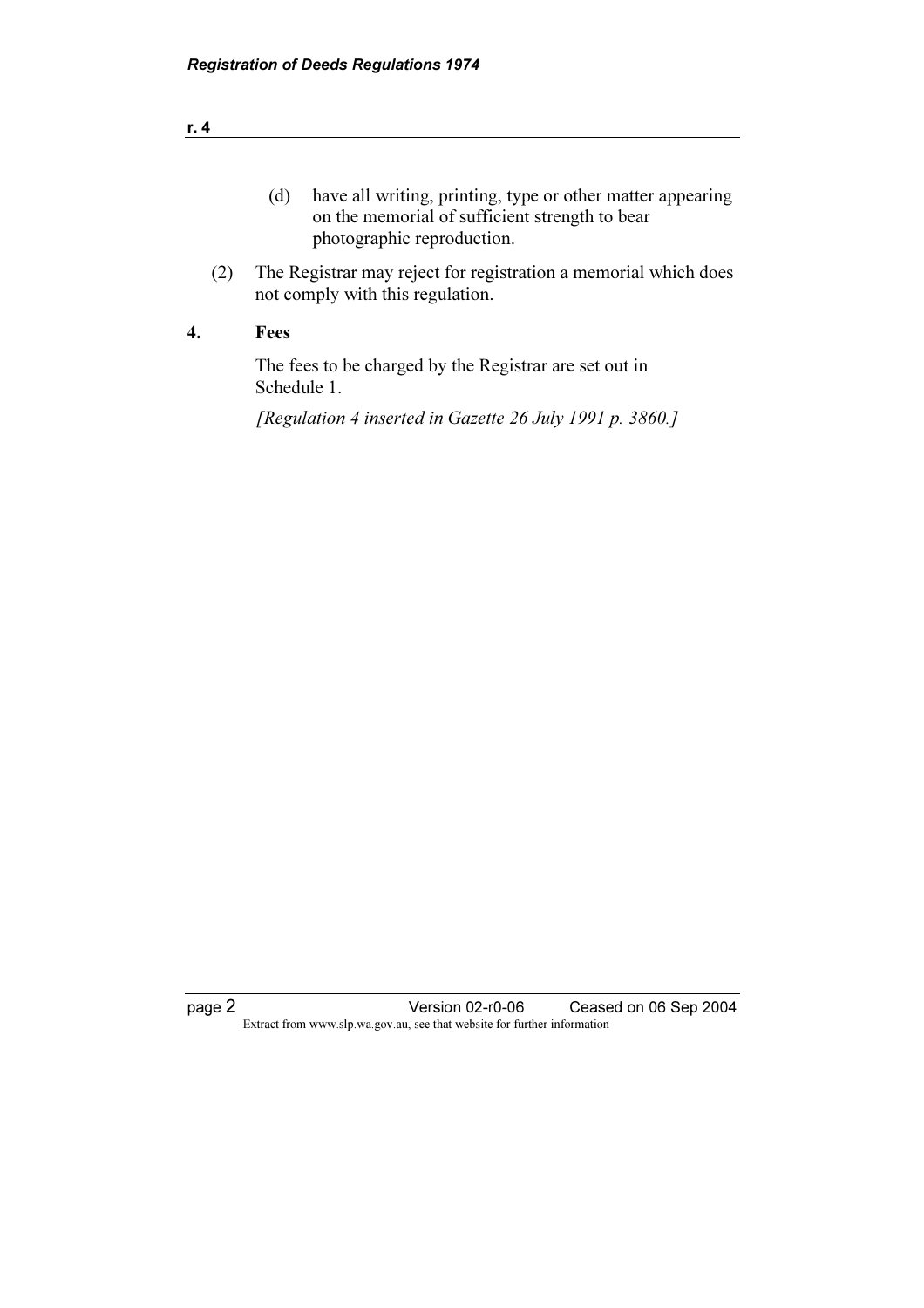### Schedule 1

[r. 4]

### Fees to be charged by the Registrar

### Division 1 — Registrations

| 1.<br>2. | For registering, recording, enrolling or receiving on<br>deposit, any memorial, enrolment or instrument<br>For cancelling or amending a registration by order of | \$77<br>\$77 |
|----------|------------------------------------------------------------------------------------------------------------------------------------------------------------------|--------------|
|          | Division $2$ - Reproduction of documents                                                                                                                         |              |
| 1.       | For a photocopy supplied of a memorial or other                                                                                                                  | \$12         |
|          | Division $3$ — Miscellaneous                                                                                                                                     |              |
| 1.<br>2. | Withdrawal of a memorial under section 46 of the Land<br>Tax Assessment Act 1976 or Part 6 Division 2 of the                                                     | \$60         |
|          |                                                                                                                                                                  | \$77         |
| 3.       | For any service not mentioned in this Schedule<br>assessed by the<br>Registrar, not exceeding<br>actual cost                                                     | fee as       |
|          | Division $4$ – Posting                                                                                                                                           |              |

 For arranging the postal delivery of any material for which a fee is payable under this Schedule —

- (a) if the material is sent within Australia and is not greater than 50 grams …………......................... \$9 (b) if the material is sent outside Australia or is greater
- than 50 grams .......................................................... \$9 plus any additional costs incurred, as assessed by the Registrar

[Schedule 1 inserted in Gazette 30 Jun 2003 p. 2567-8.]

| Ceased on 06 Sep 2004 | Version 02-r0-06                                                         | page 3 |
|-----------------------|--------------------------------------------------------------------------|--------|
|                       | Extract from www.slp.wa.gov.au, see that website for further information |        |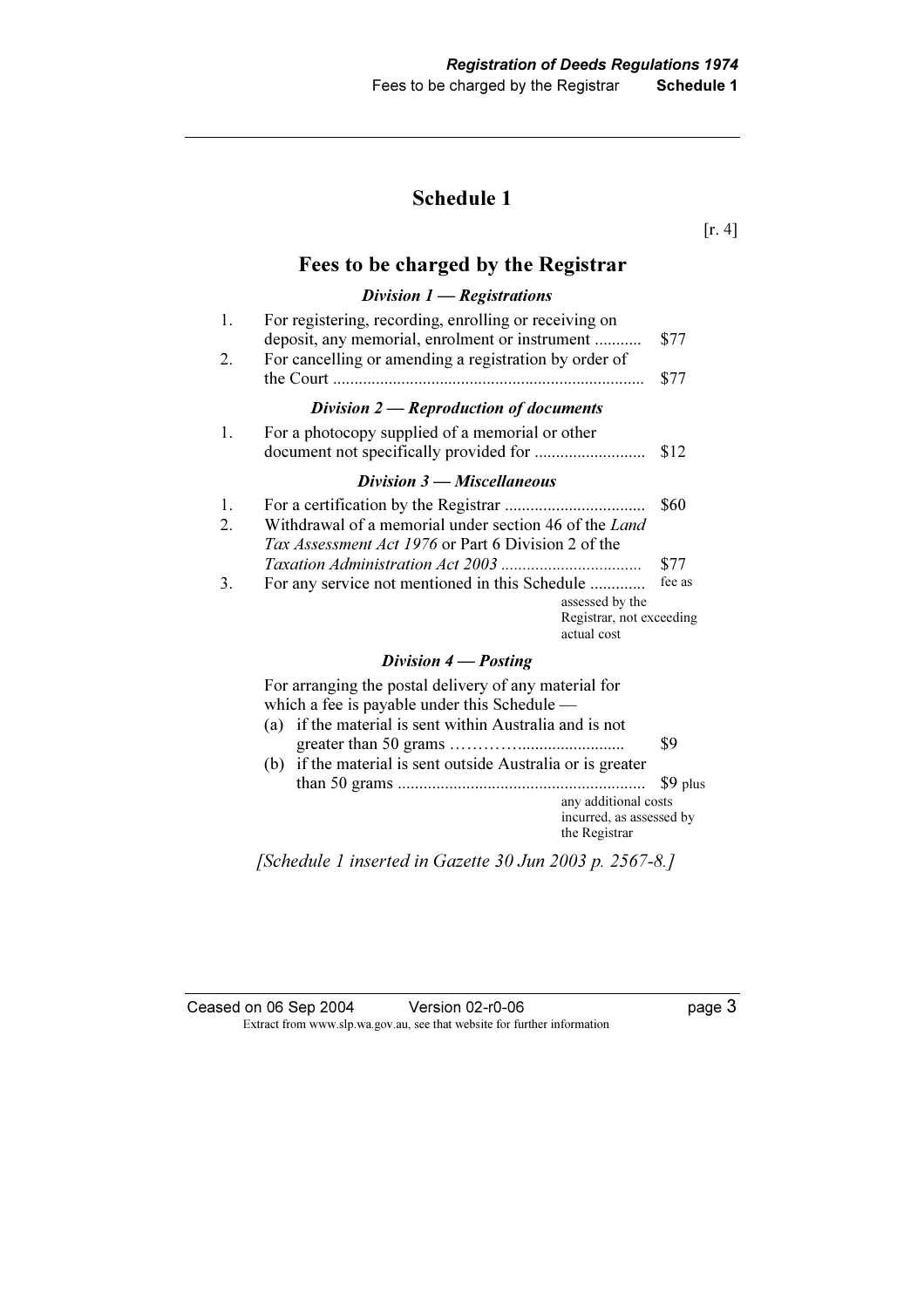1

### **Notes**

This is a compilation of the *Registration of Deeds Regulations 1974* and includes the amendments made by the other written laws referred to in the following table.

Compilation table

| <b>Citation</b>                                                | Gazettal                                                           | Commencement                   |
|----------------------------------------------------------------|--------------------------------------------------------------------|--------------------------------|
| <b>Registration of Deeds</b><br><b>Act Regulations 1974</b>    | 10 Jan 1975<br>pp. 56-7                                            | 10 Jan 1975                    |
|                                                                | 1 Apr 1977<br>p. 921                                               | 1 Apr 1977                     |
| Registration of Deeds<br><b>Act Amendment Regulations 1980</b> | 10 Oct 1980<br>p. 3452                                             | 1 Nov 1980 (see regulation 2)  |
| Registration of Deeds Amendment<br>Regulations 1981            | 2 Oct 1981<br>p. 4176                                              | 1 Nov 1981 (see regulation 2)  |
| Registration of Deeds Amendment<br>Regulations 1983            | 28 Oct 1983<br>p. 4366                                             | 13 Nov 1983 (see regulation 2) |
| Registration of Deeds Amendment<br>Regulations 1986            | 29 Aug 1986<br>p. 3179                                             | 1 Sep 1986 (see regulation 2)  |
| Registration of Deeds Amendment<br>Regulations 1989            | 11 Aug 1989<br>p. 2625                                             | 4 Sept 1989 (see regulation 2) |
| Registration of Deeds Amendment<br>Regulations 1990            | 3 Aug 1990<br>pp. 3698-9                                           | 4 Aug 1990 (see regulation 2)  |
| Registration of Deeds Amendment<br>Regulations 1991            | 26 Jul 1991<br>pp. 3860-1                                          | 26 Aug 1991 (see regulation 2) |
| Registration of Deeds Amendment<br>Regulations 1992            | 10 Jul 1992<br>pp. 3221-2                                          | 10 Aug 1992 (see regulation 2) |
| Registration of Deeds Amendment<br>Regulations 1996            | 28 Jun 1996<br>pp. 3058-9                                          | 1 Jul 1996 (see regulation 2)  |
| Registration of Deeds Amendment<br>Regulations 1997            | 4 Jul 1997<br>pp. 3486-7<br>(Correction<br>18 Jul 1997<br>p. 3708) | 4 Aug 1997 (see regulation 2)  |
| Registration of Deeds Amendment<br>Regulations 1998            | 26 Jun 1998<br>pp. 3384-5                                          | 1 Jul 1998 (see regulation 2)  |
| Registration of Deeds Amendment<br>Regulations 1999            | 18 Jun 1999<br>pp. 2631-2                                          | 1 Jul 1999 (see regulation 2)  |

page 4 Version 02-r0-06 Ceased on 06 Sep 2004 Extract from www.slp.wa.gov.au, see that website for further information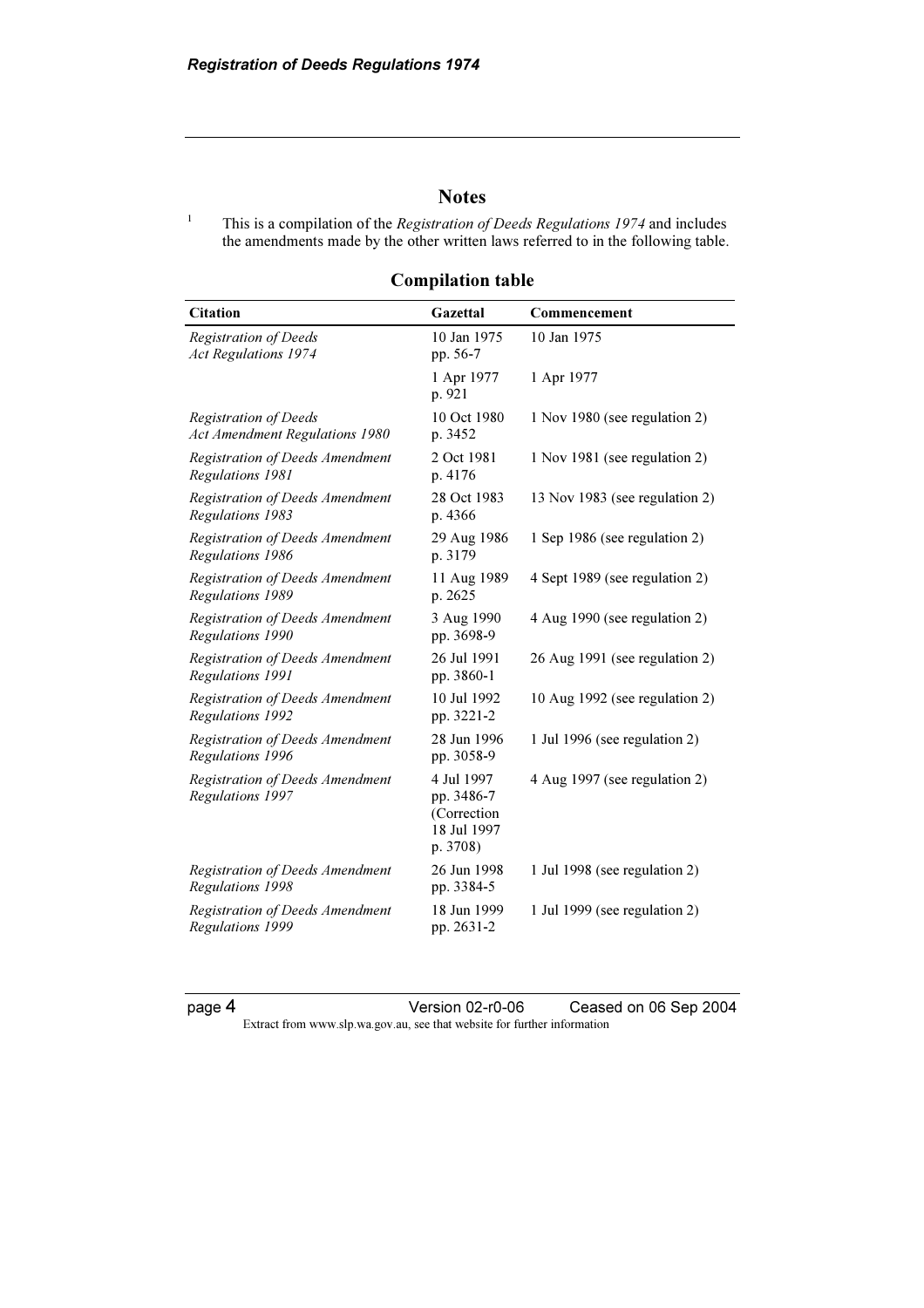| <b>Citation</b>                                                                                                                                         | Gazettal                   | Commencement                   |
|---------------------------------------------------------------------------------------------------------------------------------------------------------|----------------------------|--------------------------------|
| Registration of Deeds Amendment<br>Regulations 2000                                                                                                     | 16 Jun 2000<br>pp. 2946-7  | 1 Jul 2000 (see regulation 2)  |
| Registration of Deeds Amendment<br>Regulations 2001                                                                                                     | 13 Jul 2001<br>p.3508      | 13 Jul 2001 (see regulation 2) |
| Registration of Deeds Amendment<br>Regulations 2003                                                                                                     | 30 Jun 2003<br>$p. 2567-8$ | 7 Jul 2003 (see r. 2)          |
| These regulations were repealed by the Registration of Deeds Regulations 2004 r. 6 as<br>at 6 Sep 2004 (see s. 2 and <i>Gazette</i> 2 Sep 2004 p. 3823) |                            |                                |

Ceased on 06 Sep 2004 Version 02-r0-06 **Page 5**  $\mathbf{F}$  from which we be the website for further information for further information  $\mathbf{F}$